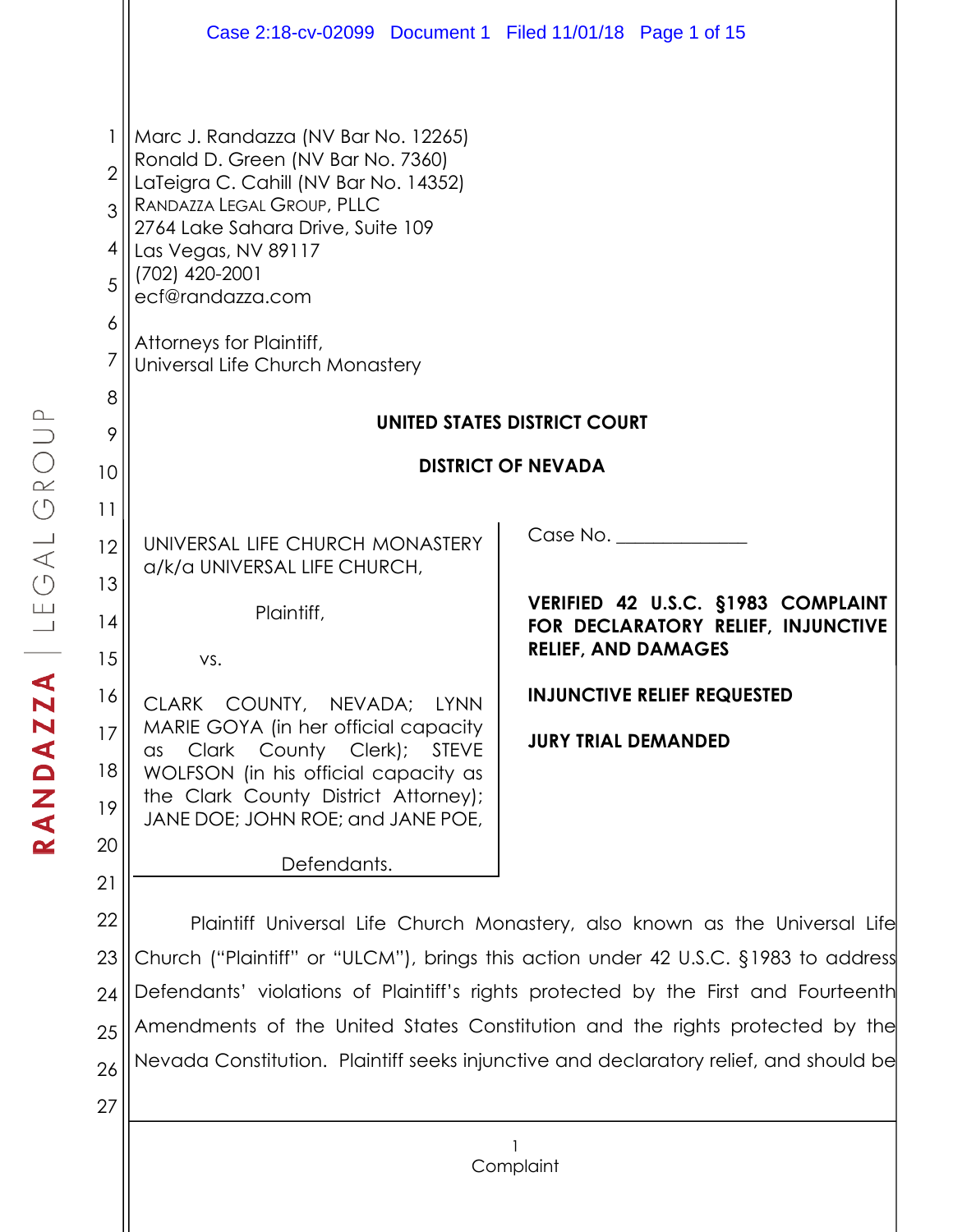awarded damages, costs, attorney's fees, and any other relief to which it is entitled as a victim of Defendants' civil rights violations.

#### **INTRODUCTION**

1. Clark County Clerk Lynn Marie Goya, an elected official, has improperly used her office to discriminate against certain churches (and by extension ministers and religions) in the performance of officiating weddings in Clark County, Nevada.

2. Specifically, Clerk Goya has discriminated against Universal Life Church Monastery, and by extension its ministers, by refusing to recognize ULCM as a "valid religious organization." This renders ULCM's ministers unable to officiate more than 5 weddings per year; this discriminatory limitation is for the benefit of other churches and minsters that are paying members of a trade association that she helped establish, the Las Vegas Wedding Chamber of Commerce (LVWCC).

12 13 14 15 16 17 18 3. ULCM is a church that promotes progressive values, and despite being a qualified church duly registered with the Nevada Secretary of State pursuant to Nevada law, Clerk Goya has repeatedly hindered and denied ULCM a Certificate of Permission to Perform Unlimited Marriage Ceremonies, likely for the purpose of promoting the interests of the Las Vegas Wedding Chamber of Commerce and ensuring that as many non-members of the trade association are excluded from the business of officiating weddings as possible, as analyzed below in more detail in Paragraphs 35-54.

19 20 4. Clerk Goya's actions against ULCM violate rights guaranteed by the U.S. and Nevada Constitutions.

# **JURISDICTION AND VENUE**

5. This Court has original subject matter jurisdiction over the federal Constitutional violations alleged in this First Amended Complaint pursuant to the provisions of 42 U.S.C. § 1983 and 28 U.S.C. §§ 1331 & 1343. This Court has jurisdiction to issue injunctive and declaratory relief pursuant to 28 U.S.C. § 2201 and 42 U.S.C. § 1983.

1

2

3

4

5

6

7

8

9

10

11

21

22

23

24

25

26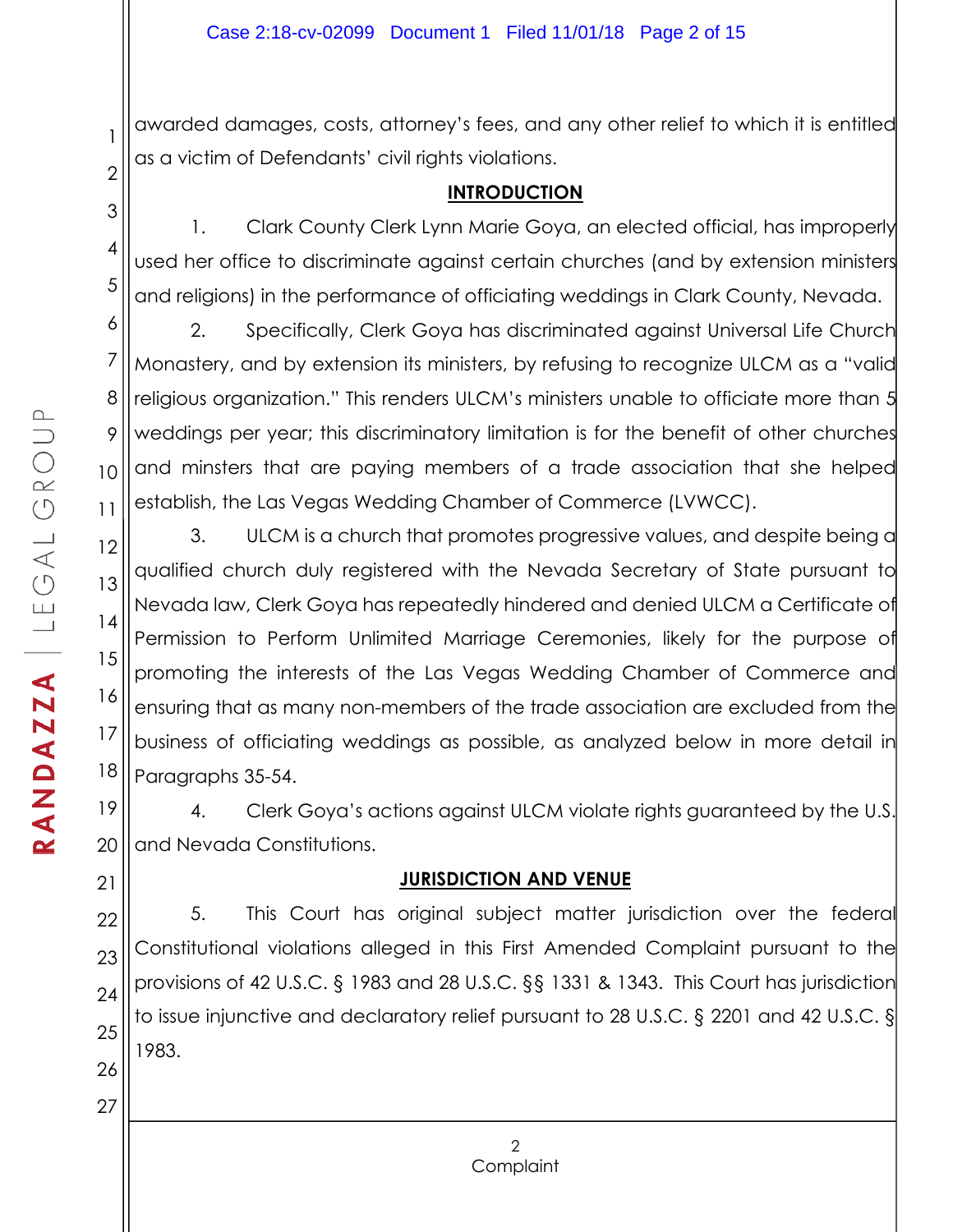2 3 6. Venue is proper in the District of Nevada pursuant to 28 U.S.C. § 1391. Defendant resides in Nevada, and all actions pertinent to this Complaint occurred in Clark County, Nevada.

### **INTRA-DISTRICT ASSIGNMENT**

7. Intra-district assignment to the Southern Division is appropriate because a substantial part of the events or omissions which give rise to the claims herein occurred in Clark County, Nevada.

### **THE PARTIES**

8. Plaintiff is a non-profit Washington corporation. ULCM has been registered in Nevada for over 10 years (since May 20, 2008) as the Universal Life Church Monastery Storehouse (NV Business ID NV20081450736). See **Exhibit 1**.

9. Defendant Clark County is a county located in the state of Nevada.

10. Defendant Lynn Marie Goya is the Clark County Clerk and an employee of Clark County. Upon information and belief, she is a resident of Clark County. She is sued here in her official capacity.

11. Defendant Steve Wolfson is the Clark County District Attorney and an employee of Clark County. He is sued in his official capacity only. Upon information and belief, he is a resident of Clark County.

17 18 19 12. Defendants John Roe, Jane Poe, and Jane Doe may or may not be agents of Clark County and may be added as Defendants to this lawsuit at a later date.

# **STANDING**

22 23 13. ULCM has been directly affected by Defendants' unlawful activities, and Defendants' activities have caused a violation of Plaintiff's rights under the U.S. and Nevada Constitutions. Thus, the requirements for Article III standing have been met.

1

4

5

6

7

8

9

10

11

12

13

14

15

16

20

21

24

25

26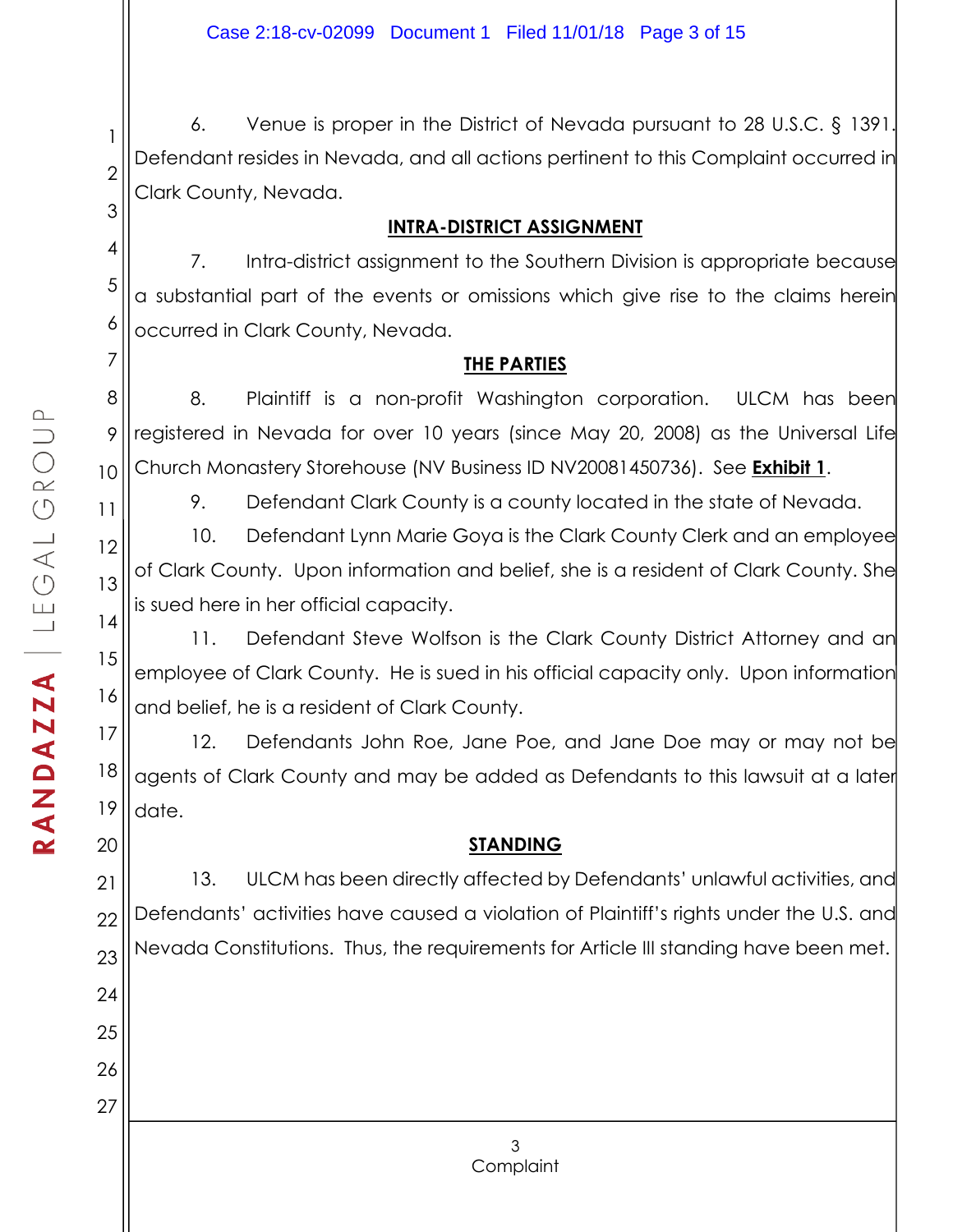### **FACTS COMMON TO ALL CLAIMS**

14. ULCM<sup>1</sup> is a non-profit church.

3 4 5 15. ULCM promotes progressive values, and ULCM ministers have a long history of presiding over same-sex and inter-faith weddings alongside traditional weddings.2

6 7 8 16. While ULCM is headquartered in Seattle, ULCM is registered as a nonprofit and non-denominational church with the Nevada Secretary of State. See Universal Life Church Monastery Storehouse Entity Information, attached as **Exhibit 2**.

17. ULCM ministers have legally performed marriages in Las Vegas and in Clark County since 2006.

18. Pursuant to statute, to legally perform a wedding in Nevada, including in Clark County, the officiant must apply for a Certificate of Permission and the Clark County Clerk must grant the Certificate. There are two types of Certificates of Permission:

14 15

9

10

11

12

13

1

2

(1) A Certificate of Permission to Perform Marriages for Unlimited Ceremonies, and

16 17 (2) A Certificate of Permission to Perform a Single Ceremony. *See* NRS 122.062.

18 19 19. Currently, individual ULCM ministers are limited to applying for certificates to perform a single specific ceremony because the Clark County Clerk will not

 $\overline{a}$ 

<sup>22</sup> 23 24 <sup>1</sup> For clarity, "Universal Life Church" is a blanket term for a number of organizations offering ordination services and facilitating the provision of temporary and permanent wedding officiant licenses to residents of and visitors to Clark County, NV for several decades. Plaintiff's organization, the ULCM, has been providing these services in Clark County since its founding on September 13, 2006. ULCM operates two websites about the Church at: <https://www.themonastery.org/> and at <https://www.ULCM.org/>.

<sup>25</sup> 26 27 <sup>2</sup> ULCM has a long history of embracing same-sex and interfaith couples and presiding over their weddings, as many of these couples may not belong to (or be accepted by) a denominational church. See Samuel G. Freedman, "Couples Personalizing Role of Religion in Wedding Ceremonies," THE NEW YORK TIMES (Jun. 26, 2015), available at: <https://www.nytimes.com/2015/06/27/us/couplespersonalizing-role-of-religion-in-wedding-ceremonies.html>.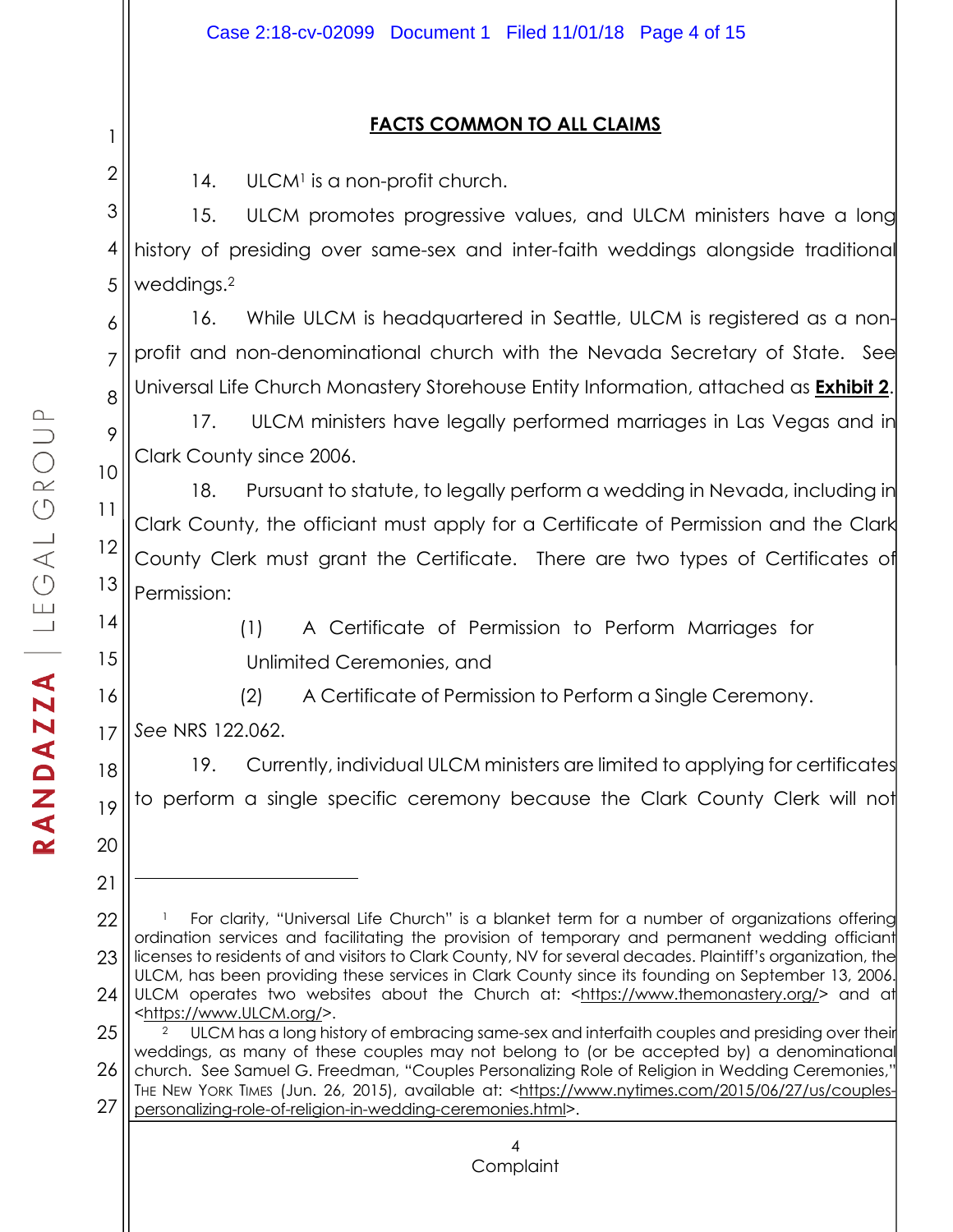2 approve ULCM to issue an Affidavit of Authority to Solemnize Marriages to its ministers, as analyzed in more detail below.

20. Thus, each UCLM minister in Nevada is only permitted to apply to perform a maximum of five single ceremonies in a calendar year. *See* NRS 122.062(5).

21. There are many ULCM ministers in Clark County who wish to officiate more than five single ceremonies per year.

7 8 22. Pursuant to NRS 122.062, only ministers who are "in good standing within his or her church or religious organization, or either of them, incorporated, organized or established in this State" may be a marriage officiant. See NRS 122.062(1).

9 10 11 12 23. According to Clerk Goya's guidelines for Clark County, only religious organizations on Clark County's list of approved religious organizations may perform unlimited ceremonies. See **Exhibit 3,** Clerk Services: Becoming a Marriage Officiant ("County's Requirements")3.

24. On May 20, 2016, Goya sent an un-solicited letter to ULCM informing it that if its ministers wished to apply for a permanent Certificate of Permission to Perform Marriages for Unlimited Ceremonies, UCLM had to prove it was organized under the laws of Nevada. See May 20, 2016 letter from Goya, attached as **Exhibit 4**.

25. The letter said ULCM could do this by promptly sending **either** a Copy of the Articles of Incorporation **and** the most recent annual List of Officers and Directors as filed with the Nevada Secretary of State; **-or-**

Provide any **two** (2) of the following:

- Notarized statement from a member confirming where and when services are held;
- Copy of a rental agreement or mortgage statement with the name of the organization and the location where active services are held;

26 27 <sup>3</sup> Also available at: <http://www.clarkcountynv.gov/clerk/Documents/Approved%20Churches%20and%20Religious% 20Organizations.pdf >

1

3

4

5

6

13

14

15

16

17

18

19

20

21

22

23

24

25

 $\overline{a}$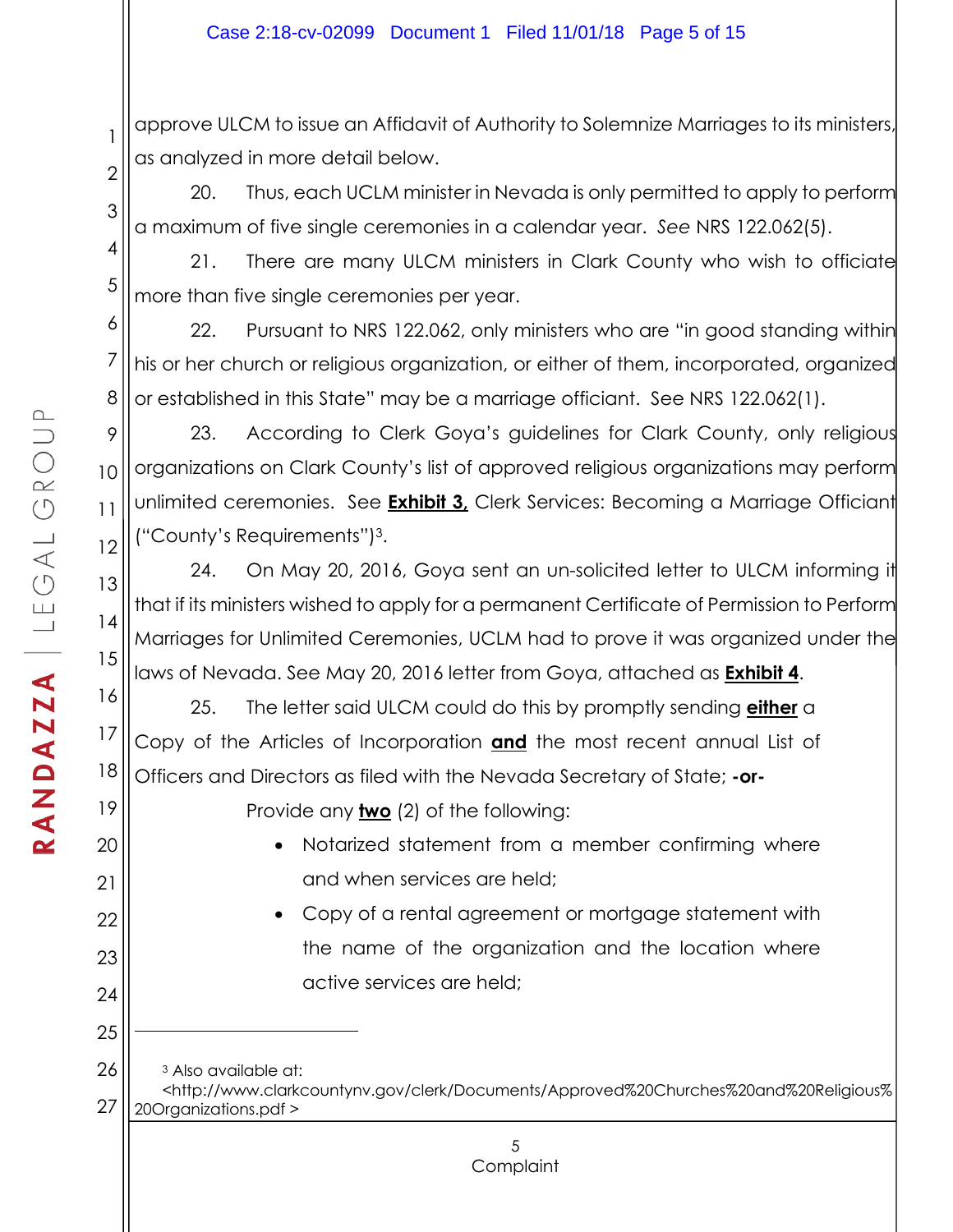- Copy of a recent public notice advertising the organization and the service dates and times, such as a newspaper article, flyer or online web page;
- Copy of the letter from the State of Nevada's Department of Taxation granting tax exempt status to the organization as a religious organization; or
- Copy of the letter from the Internal Revenue Service (IRS) granting organizational status as a 501(c)(3) religious organization.

(Emphasis in original).

10 11 12 26. ULCM complied with the Clerk's office's directive and sent the Clerk copies of the ULCM Articles of Incorporation, List of Officers and Directors, and a list of active ULCM ministers for 2016.

27. On November 16, 2016, the Clerk's office sent ULCM another email asking that ULCM submit "filed copies" of the list of officers it submitted to the Nevada Secretary of State. Supervisor Cook also informed ULCM that that the existing officiants are still considered "in good standing" and that ULCM only had to send lists of any new ministers who applied. Supervisor Cook attached the May 20<sup>th</sup> letter again. See email from Paula Cook, attached as **Exhibit 5**.

18 19 20 28. On December 7, 2016, ULCM sent Clark County a certified copy of the list of officers ULCM submitted to the Nevada Secretary of State. See December 7, 2016 email from ULCM, attached as **Exhibit 6.**

21 22 23 24 29. On March 22, 2017, ULCM sent an email to the Clerk with an updated list of new active ministers for 2017. ULCM also inquired as to whether ULCM had finally satisfied the Clerk's requirements to be listed in "good standing". See March 22, 2017 email from ULCM, attached as **Exhibit 7.**

25 26 30. On March 22, 2017, Supervisor Cook of Clark County responded to ULCM's email, and asked how ULCM had complied the list. Supervisor Cook also

1

2

3

4

5

6

7

8

9

13

14

15

16

17

27

6 **Complaint**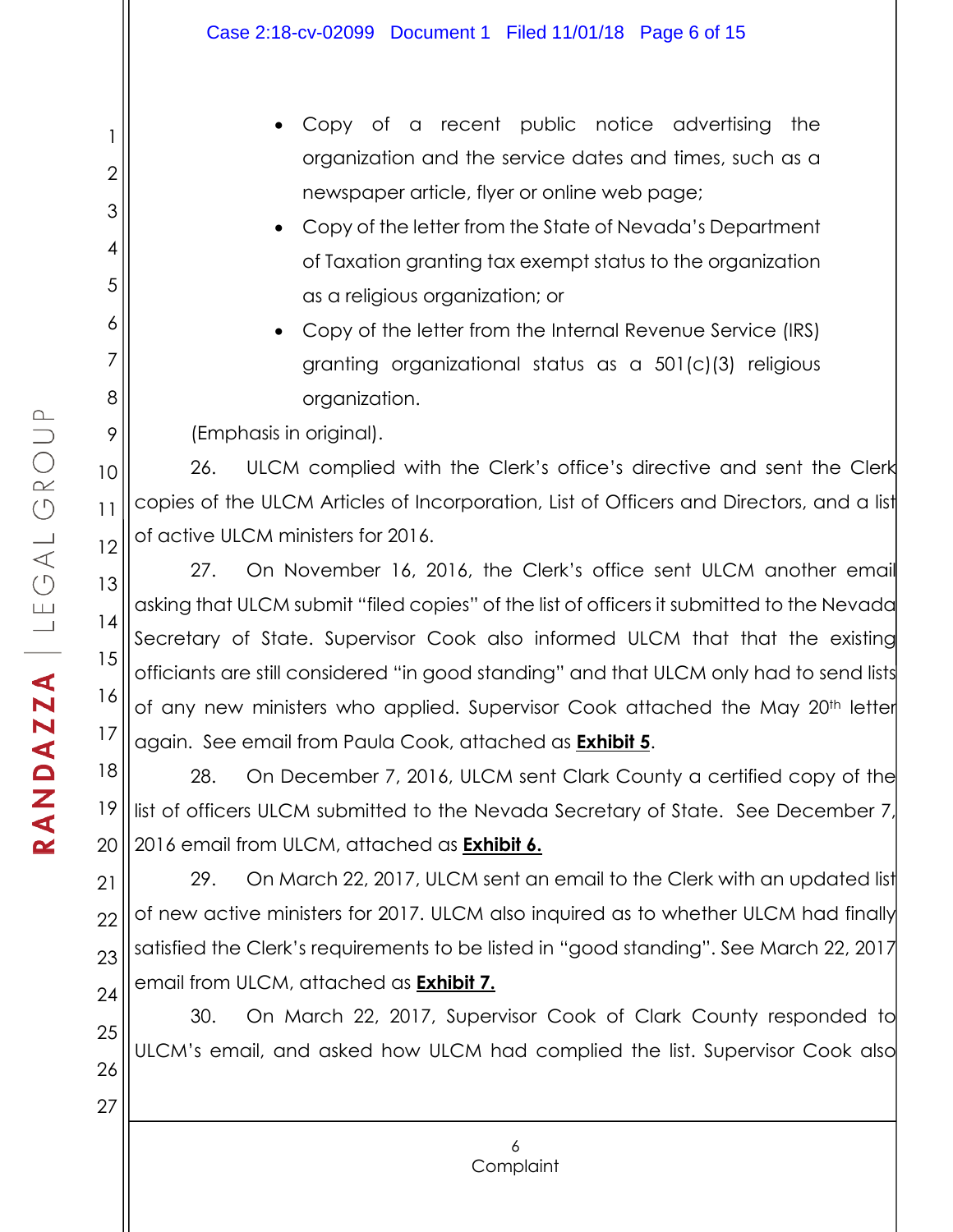stated that the County planned to send out a letter asking for additional documentation. See March 22, 2017 email from Paula Cook, attached as **Exhibit 8**.

31. On March 29, 2017, a representative from the Clark County Clerk's office called ULCM again and stated that the application forms for ministers had changed again. The representative stated that Clerk Goya introduced a new "Approved List of Organizations" and that the Clerk's office now required all religious organizations to complete a new process to be added to that list before it would be eligible to apply for an Affidavit of Authority to Solemnize Marriages.

8 12 32. While NRS 122.066 does mandate that the County Clerk shall enter all information about approved ministers and religious organizations into the, "electronic statewide database of ministers, other church or religious officials authorized to solemnize a marriage", the list of approved organizations maintained by the Clark County Clerk appears to be a separate list from the statewide database.

33. Upon information and belief, as of approximately 2017, only organizations on this list may issue Affidavits of Authority to Solemnize Marriages in Clark County; the list appears to be a special requirement of Clark County.

15 16 17 34. On April 3, 2017, another ULCM Minister called ULCM and stated that Clerk Goya is requiring many ULCM ministers to obtain a Clark County Business License. The ULCM Minister stated that Clerk Goya targeted ULCM ministers.

18 19 20 35. Upon information and belief, Clerk Goya has been involved with the LVWCC since its inception on January 15, 2016. See Nevada Secretary of State Entity Details attached as **Exhibit 9.**

21 22 23 24 36. According to Clerk Goya's biographical submission on Ballotpedia, Defendant Goya "worked with the wedding industry to create a public/private partnership the Las Vegas Wedding Chamber of Commerce." See Ballotpedia submission, attached as **Exhibit 10.**

7

37. According to the LVWCC's website, the LVWCC works:

To grow wedding tourism to cement Las Vegas as the Wedding Capital of the World through an industry-level partnership *with the County Clerk's office*…

1

2

3

4

5

6

7

9

10

11

13

14

25

26

27

**Complaint**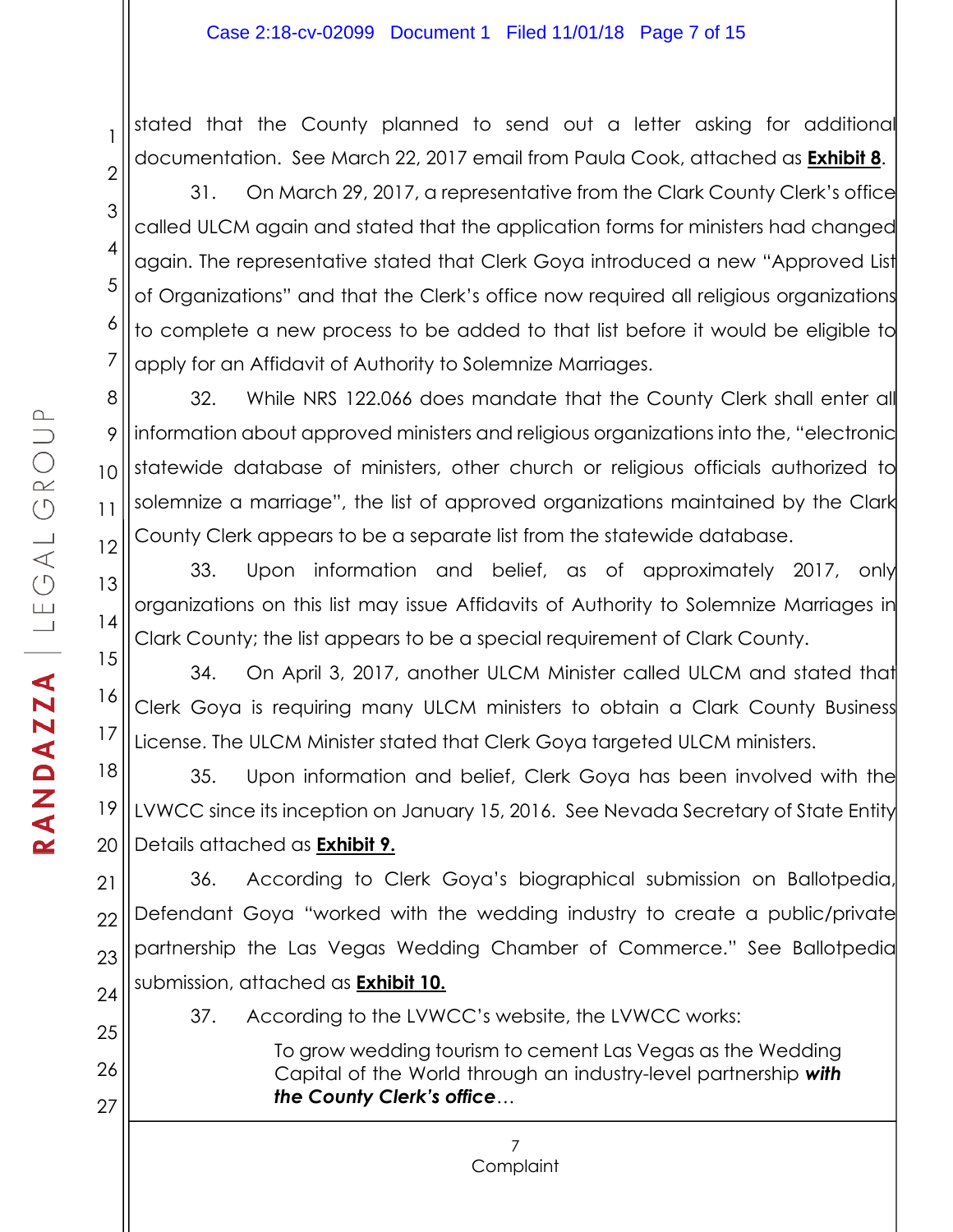… Through this partnership, the Wedding Chamber will raise awareness of the economic value of wedding tourism to Clark County and the importance of wedding businesses and events to our community and local economy.

… *To work closely with the Clerk's office* to promote quality wedding and special event vendors who provide excellent service and enhance the word-of-mouth reputation of Las Vegas as the leading destination in wedding-related tourism by developing a business resource link *for the Clerk's Wedding Tourism website*.

See **Exhibit 11** (emphasis added).

10 12 38. On April 21, 2017, ULCM sent Lynn Goya a letter seeking clarification regarding whether ULCM is in "good standing" with her office and regarding whether ULCM ministers need business licenses. See Galletch's April 21, 2017 letter, attached

# as **Exhibit 12.**

39. On May 15, 2017, ULCM sent a second letter to Clerk Goya to inquire about the Clerk's requirements for being on the list of approved organizations.

40. On or around May 17, Clerk Goya called ULCM; Clerk Goya stated that:

- a. her office had never advised ministers that they need a business license to get a "Certificate of Permission";
- b. she agreed that the Church is established in the State of Nevada, but she needed evidence that ULCM is a "religious organization" and not just a non-profit.

22 23 24 41. On the phone call with Clerk Goya, ULCM pointed out that the Articles of Incorporation and the filing with the State of Nevada both state that ULCM is a religious non-profit; Goya responded that if ULCM sent the Articles and the filing with the State of Nevada again, she would approve the Church for its ministers to be able to obtain the permanent certificates.

25 26 27 42. NRS 122.062(1) does not specifically define the words "church or religious organizations" or require the documents demanded by Clerk Goya, or mandate that

1

2

3

4

5

6

7

8

9

11

13

14

15

16

17

18

19

20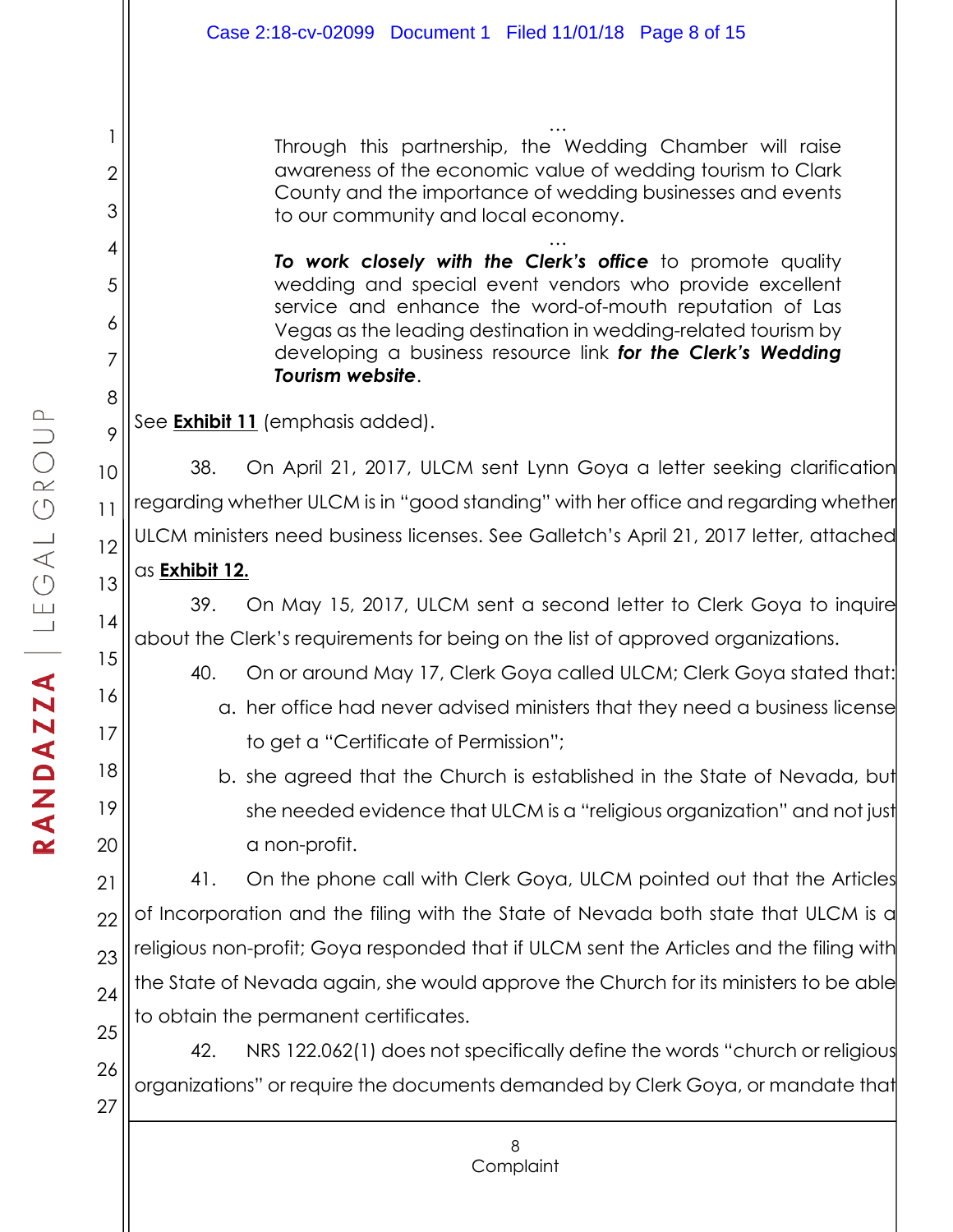2 3 only churches on a county maintained list, but ULCM provided what the Clerk demanded, as shown by Mr. Galletch's letter dated June 21, 2017. See Galletch's June 21, 2017 letter attached as **Exhibit 13**.

43. ULCM provided Clerk Goya with Secretary of State forms stating that the purpose of the ULCM is "[t]o promote the religious ideology of the Universal Life Church Monastery Storehouse." See Ex. 13 at 2 ¶ 1.

44. On or around August 16, 2017, Clerk Goya responded to Mr. Galletch's June 21, 2017 letter. This time, the letter appeared to be tailored specifically to ULCM. Clerk Goya stated that the Clerk's Office was still not in receipt of "sufficient proof that [ULCM] is a religious organization with a presence in the State of Nevada." Clerk Goya appeared to suggest that a physical church in the state of Nevada is required pursuant to "NRS" but did not cite to any particular chapter of the Nevada Revised Statutes. See Clerk Goya's letter dated August 16, 2017, attached as **Exhibit 14.**

45. Clerk Goya stated that Mr. Galletch could submit additional documentation to assist her in her re-consideration of the matter. See Ex. 14 at ¶ 2.

46. Clerk Goya provided an arbitrary list of additional documents that she insisted would help her in her "re-consideration", which included:

- Copy of the letter from the State of Nevada Department of Taxation granting tax exempt status to the organization as being a church or religious organization;
- Copy of the letter from the Internal Revenue Service granting status as a 501(c)(3) with a Public Charity Status (a.k.a. Foundation Code) of  $170(b)(1)(A)(i)$  for churches;
- Notarized statement from an attending member (must not be an employee or official of the organization) confirming that the organization is a church or religious organization and where and when services are held in Nevada;
- Copy of a rental agreement or mortgage statement for the Nevada location where active services are held – the address on

1

4

5

6

7

8

9

10

11

12

13

14

15

16

17

18

19

20

21

22

23

24

25

26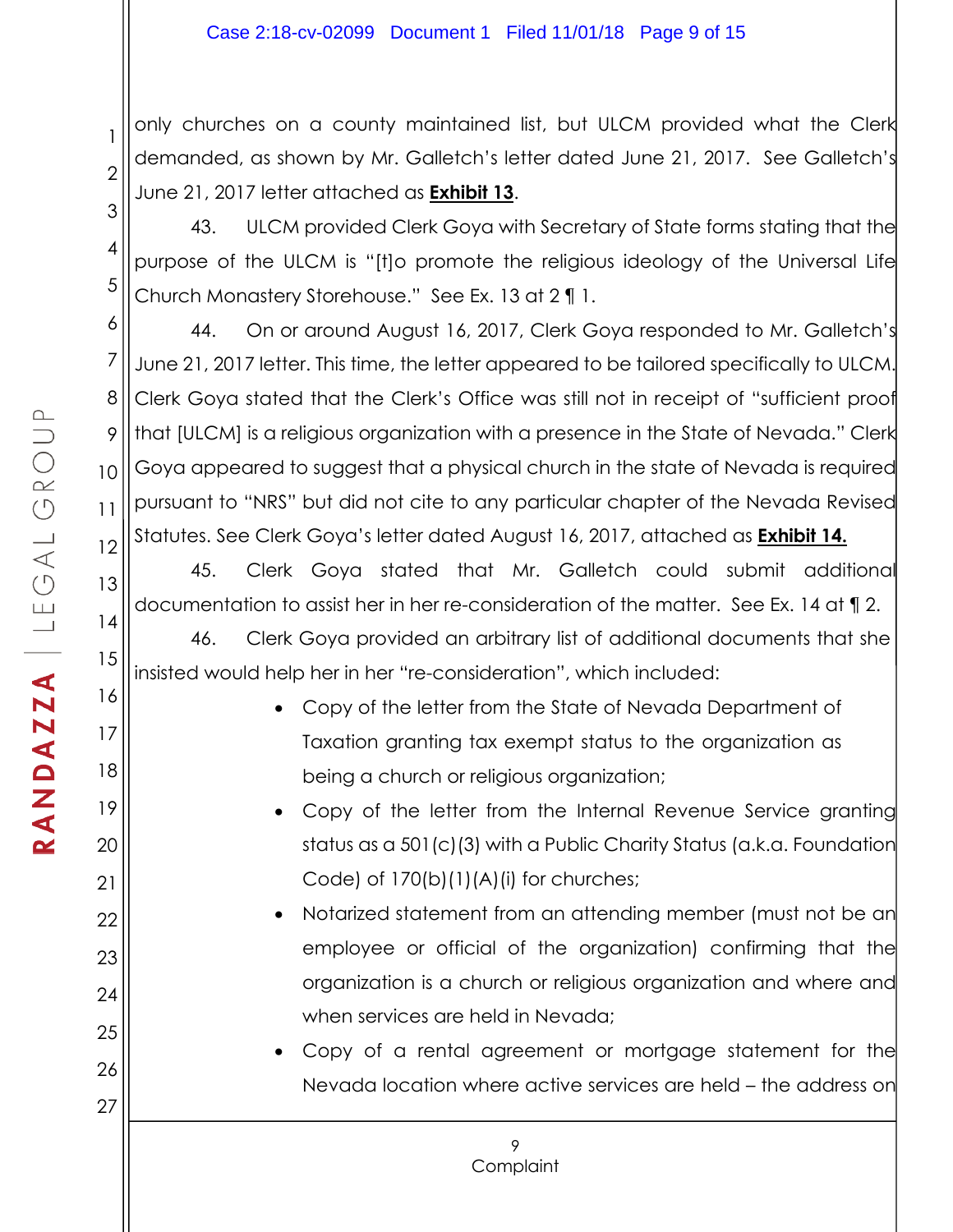the statement must match the service address provided on the AASM; or

• Copy of a recent public notice advertising the organization and the Nevada service dates and times, such as a newspaper article, flyer or online web page.

See Ex. 14 at ¶ 2.

47. Goya's August 16, 2017 letter appears to discriminate against religions and religious organizations that do not have regular in-person services in Nevada or have not sought tax exempt status from Nevada or the Internal Revenue Service.

9 10 11 12 13 48. ULCM has been treated differently from other churches because, upon information and belief, other churches and ministers on Clerk Goya's list of approved churches have not been required to produce additional (and arbitrary) documentation to prove they are a "religious organization" to satisfy Lynn Goya's subjective determination.

49. After reviewing Goya's August 16, 2017 letter, ULCM followed up by calling Clerk Goya to see why none of the previously submitted documentation sufficed, but the Clerk declined to provide any other rationale for the County's decision.

17 18 19 20 50. Despite multiple follow up calls, Clerk Goya refused to speak further with ULCM regarding their status in Clark County, and in effect rejected ULCM's (now third) attempt to comply with the Clerk's ever evolving requirements without further explanation.

21 22 51. At no time did Clerk Goya give ULCM a process to appeal Clerk Goya's decision.

23 24 25 26 52. When Clerk Goya disregarded ULCM's documentation and created a new list of arbitrary requirements for Universal Life Church Monastery to comply with to "prove" that ULCM was a "real religious organization", Clerk Goya discriminated against ULCM and its ministers.

1

2

3

4

5

6

7

8

14

15

16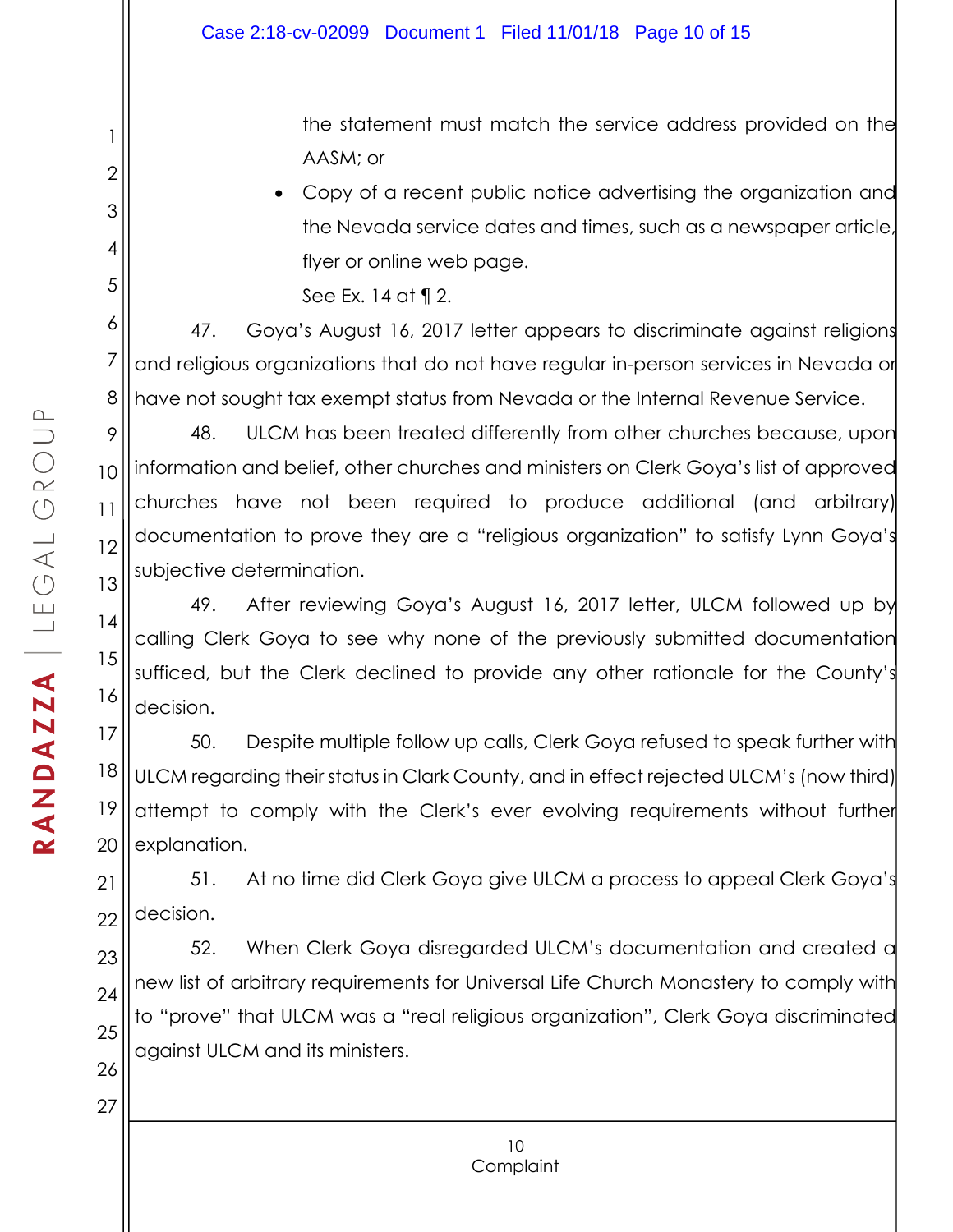53. Pursuant to NRS 122.260, if Plaintiff's Churches and/or ministers were to solemnize marriages without obtaining permission from the Clark County Clerk, the County would levy civil penalties of up to \$1,500.

3 4 5 6 54. Upon information and belief, Clerk Goya uses her position as an elected official to promote the interests of members of the LVWCC by actively hindering the ability of non-members of the LVWCC and foreign non-profit churches, like ULCM, from being able to perform unlimited ceremonies.

55. Defendants' conduct is unconstitutional and violates the First and Fourteenth Amendments to the U.S. Constitution, as well as Article 1, Sections 4 and 8 of the Nevada Constitution.

12 56. Defendants' conduct is never constitutionally tolerable. But the harm caused by their actions is especially pronounced here, given that a government bureaucrat is making a subjective, case-by-case determination regarding who will be on Clark County's list of approved churches, in violation of the rights protected by the First and Fourteenth Amendments.

# **CLAIMS FOR RELIEF**

### **FIRST CLAIM FOR RELIEF Violation of the First Amendment to the United States Constitution under 42 U.S.C. § 1983 (Free Exercise)**

57. Plaintiff repeats and realleges each and every allegation in the preceding paragraphs as if set forth fully herein.

58. All of the actions taken by Defendants or those acting on behalf of Defendants, including the multiple changes to criteria and the denial of ULCM's application, were done by Defendants under color of law and had the effect of depriving ULCM of rights secured by the Constitution and laws of the United States, specifically the Free Exercise Clause of the First Amendment to the United States Constitution.

1

2

7

8

9

10

11

13

14

15

16

17

18

19

20

21

22

23

24

25

26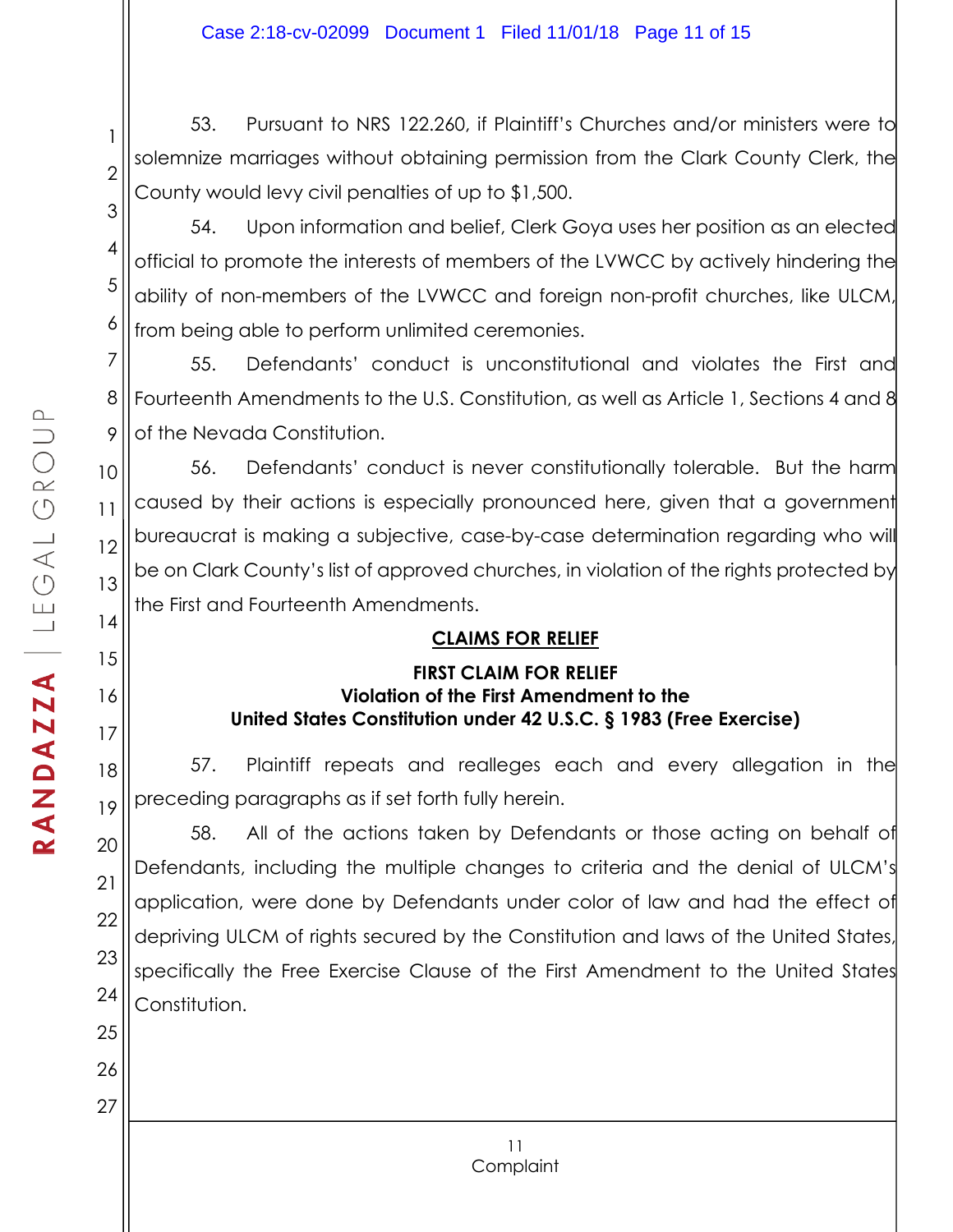2 59. Defendants' denial of ULCM's application is a government action that substantially burdens the practice of Plaintiff's religion, which has the effect of depriving ULCM of rights secured by the Free Exercise Clause of the First Amendment.

60. Plaintiff has been injured, or reasonably fears imminent injury, by these constitutional violations, and Plaintiff is entitled to relief.

#### **SECOND CLAIM FOR RELIEF Violation of Nevada Const., Art. 1, § 4 (Free Exercise)**

61. Plaintiff repeats and realleges each and every allegation in the preceding paragraphs as if set forth fully herein.

13 62. All of the actions taken by Defendants or those acting on behalf of Defendants, including the multiple changes to criteria and the denial of ULCM's application, were done by Defendants under color of law and had the effect of depriving ULCM of rights secured under Article 1, Section 4 of the Nevada Constitution.

14 15 16 63. Defendants' denial of ULCM's application is a government action that substantially burdens the practice of Plaintiff's religion, which has the effect of depriving ULCM of rights secured by Article 1, Section 4 of the Nevada Constitution.

18 64. Plaintiff has been injured, or reasonably fears imminent injury, by these constitutional violations, and Plaintiff is entitled to relief.

#### **THIRD CLAIM FOR RELIEF Violation of the Fourteenth Amendment to the United States Constitution Under 42 U.S.C. § 1983 (Substantive and Procedural Due Process, and Equal Protection)**

22 23 65. Plaintiff repeats and realleges each and every allegation in the preceding paragraphs as if set forth fully herein.

24 25 26 27 66. Plaintiff alleges that Defendants' conduct of arbitrarily changing the requirements to obtain a Certificate of Permission to perform marriages for unlimited ceremonies multiple times throughout the application process, and denying Plaintiff despite the fact that Plaintiff is a qualified church under Nevada law, is

1

3

4

5

6

7

8

9

10

11

12

17

19

20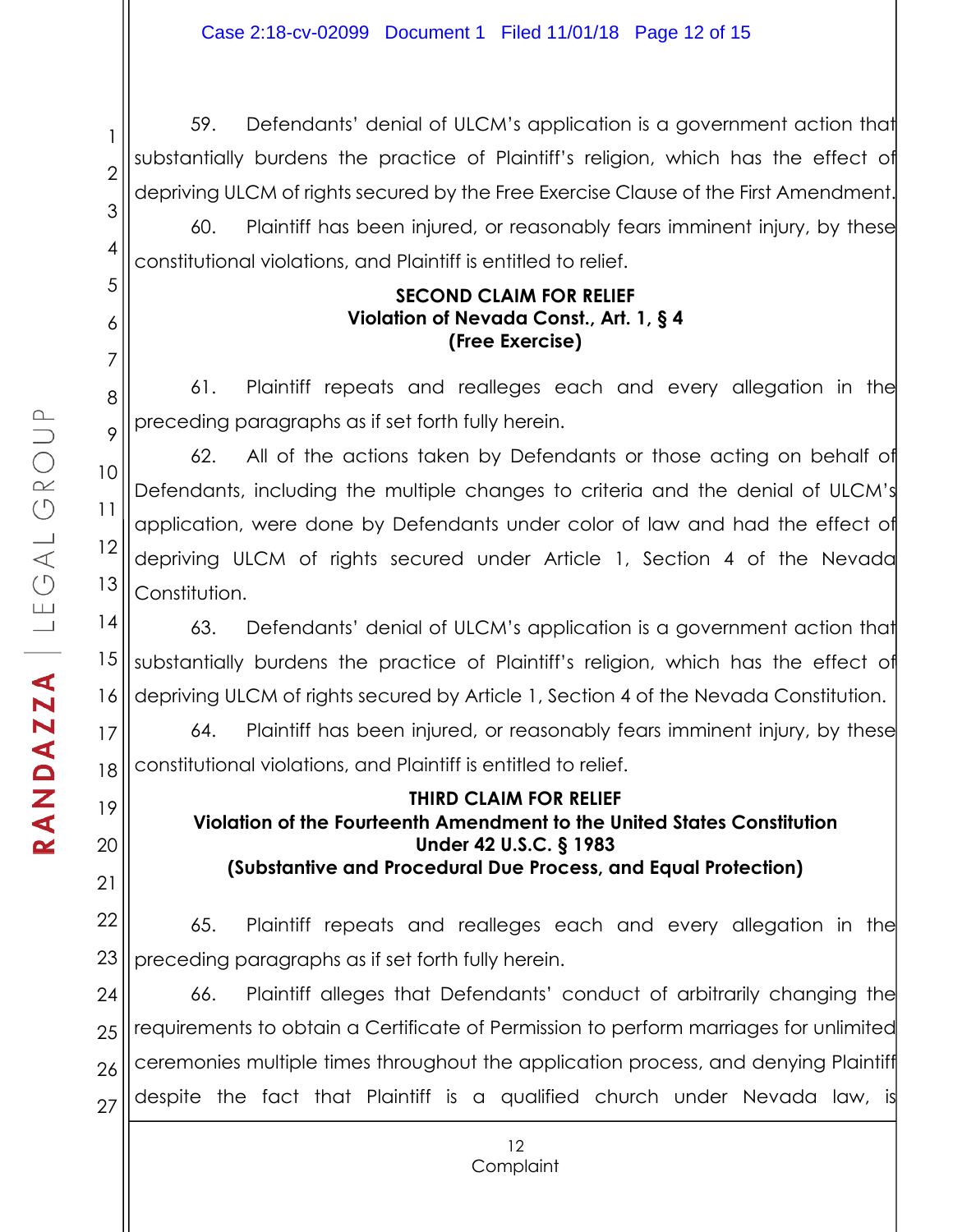2 unconstitutional and violates ULCM's rights to procedural and substantive due process of law under the Fourteenth Amendment.

67. Further, Defendants failed to provide any appeal or administrative review process that could offer any meaningful relief.

68. Defendants actions violate the Equal Protection clause by treating ULCM differently than other churches and religious organizations; Defendants have no compelling interest justifying the differential treatment of ULCM and cannot show that this differential treatment between churches are necessary to serve any legitimate governmental interest.

69. Plaintiff has been injured, or reasonably fears imminent injury, by these constitutional violations, and Plaintiff is entitled to relief.

### **FOURTH CLAIM FOR RELIEF Violation of Nevada Const., Art. 1 §§ 8 and 9 (Substantive and Procedural Due Process, and Equal Protection)**

70. Plaintiff repeats and realleges each and every allegation in the preceding paragraphs as if set forth fully herein.

15 16 17 18 19 20 71. Plaintiff alleges that Defendants' conduct of arbitrarily changing the requirements to obtain a Certificate of Permission to perform marriages for unlimited ceremonies multiple times throughout the application process and denying Plaintiff despite the fact that Plaintiff is a qualified church under Nevada law, is unconstitutional and violates ULCM's rights to due process of law under article 1, section 8 of the Nevada Constitution.

72. Further, Defendants failed to provide any appeal or administrative review process that could offer any meaningful relief.

22 23 24 25 26 73. Defendants' actions violate the Equal Protection clause by treating ULCM differently than other churches and religious organizations; defendants have no compelling interest justifying the differential treatment of ULCM and cannot show that this differential treatment between churches are necessary to serve any legitimate governmental interest.

1

3

4

5

6

7

8

9

10

11

12

13

14

21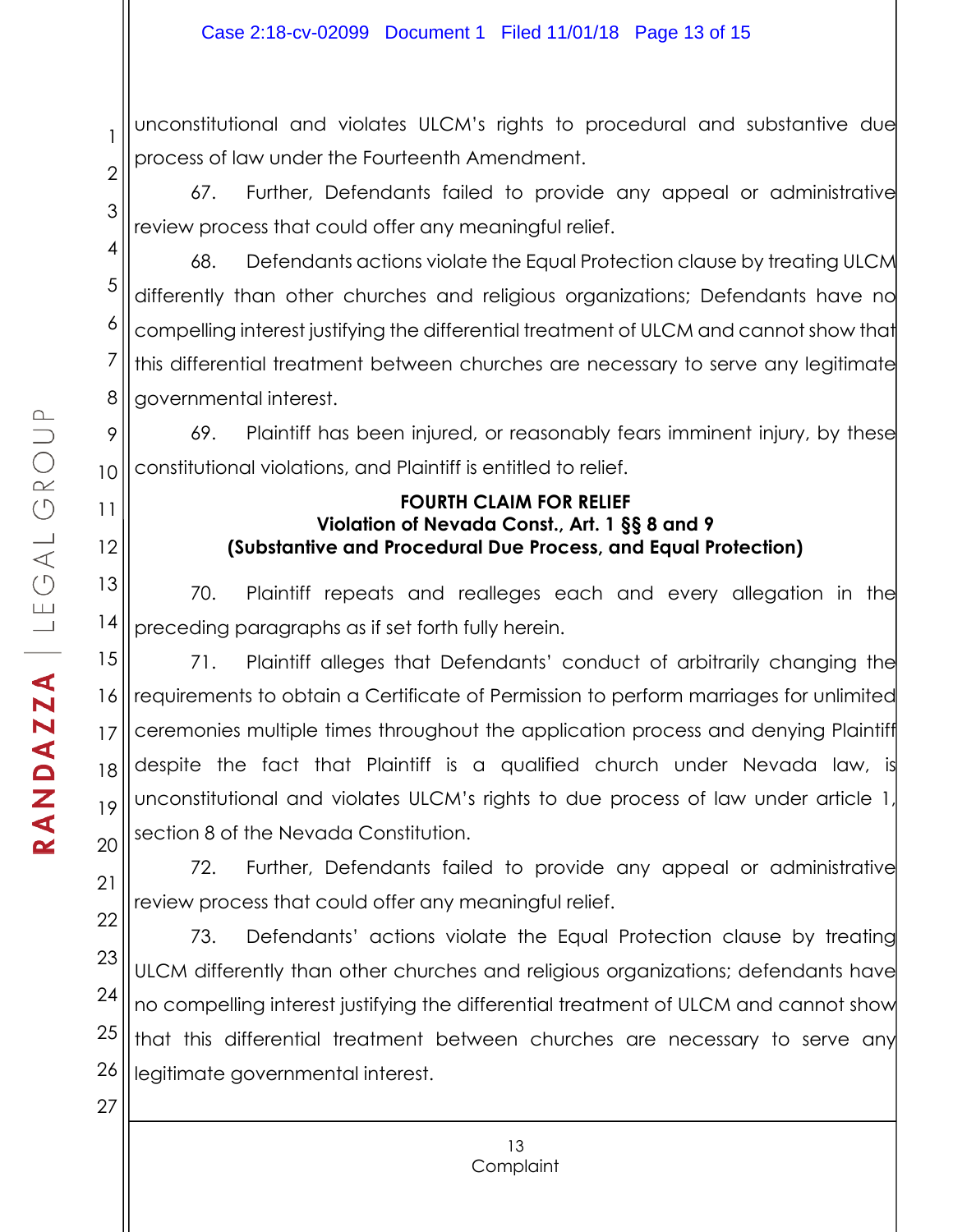74. Plaintiff has been injured, or reasonably fears imminent injury, by these constitutional violations, and Plaintiff is entitled to relief.

## **PRAYER FOR RELIEF**

3 WHEREFORE, Plaintiff respectfully seeks judgment as follows:

- A. A declaration that Defendants' actions are unconstitutional under the First and Fourteenth Amendments of the United States Constitution, and article 1, sections 4, 8 & 9 of the Nevada Constitution;
- B. A permanent injunction compelling Defendants to issue a Certificate of Permission to Perform Marriages for Unlimited Ceremonies;
- C. Damages in an amount to be determined at trial;
- D. An award of attorneys' fees and expenses under 42 U.S.C. § 1988; and
- E. Any further relief the Court deems appropriate.

### **DEMAND FOR JURY TRIAL**

Pursuant to Rule 38 of the Federal Rules of Civil Procedure, Plaintiff demands a trial by jury on all causes of action.

DATED: November 1, 2018 Respectfully Submitted,

RANDAZZA LEGAL GROUP, PLLC

By: /s/ Marc J. Randazza

Marc J. Randazza (NV Bar No. 12265) Ronald D. Green (NV Bar No. 7360) LaTeigra C. Cahill (NV Bar No. 14352) 2764 Lake Sahara Drive, Suite 109 Las Vegas, NV 89117 702-420-2001 ecf@randazza.com

Attorneys for Plaintiff Universal Life Church Monastery

1

2

4

5

6

7

8

9

10

11

12

13

14

15

16

17

18

19

20

21

22

23

24

25

26